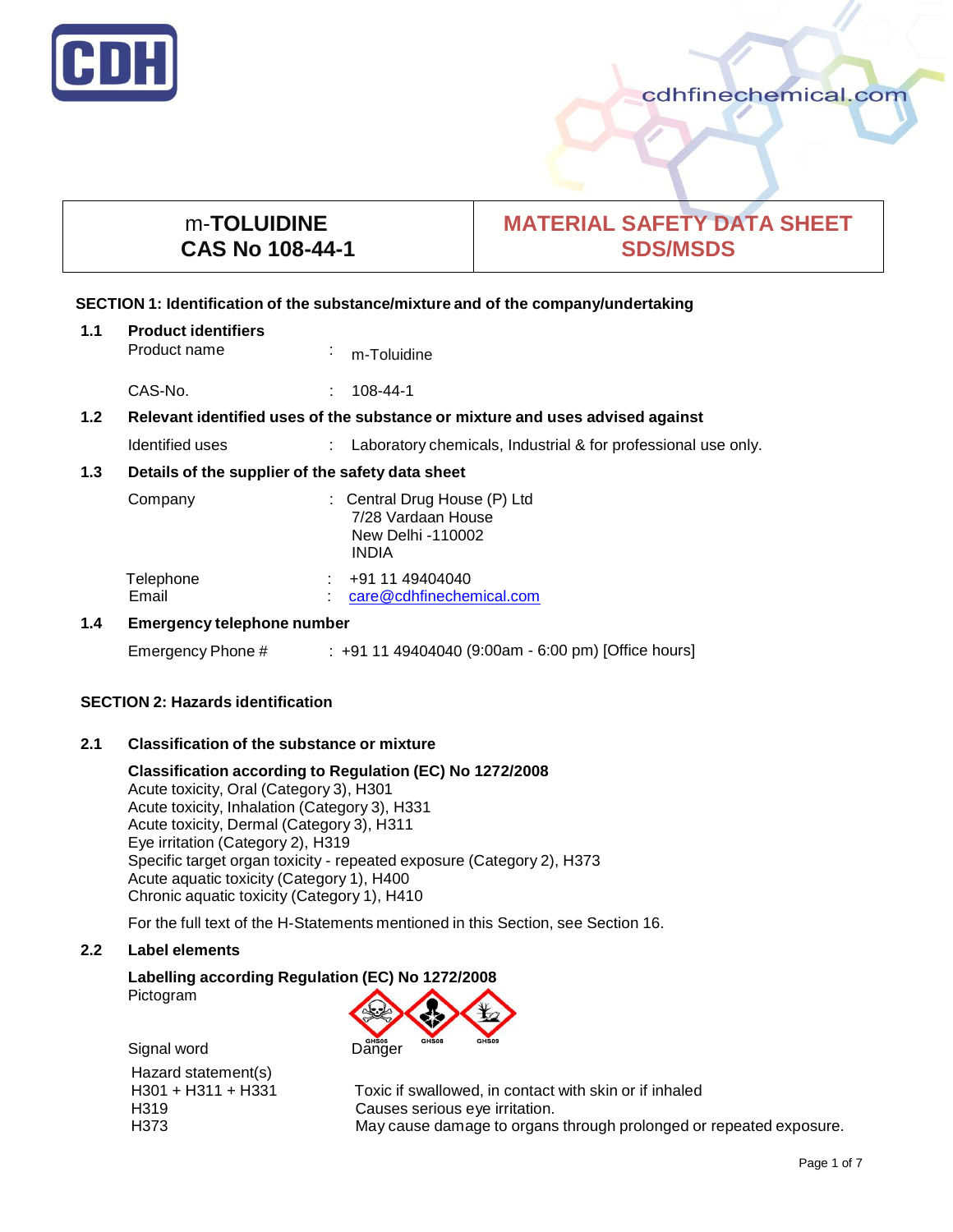| H410                                                                                   | Very toxic to aquatic life with long lasting effects.                                                                                                                                         |
|----------------------------------------------------------------------------------------|-----------------------------------------------------------------------------------------------------------------------------------------------------------------------------------------------|
| Precautionary statement(s)<br>P <sub>261</sub><br>P <sub>273</sub><br>P <sub>280</sub> | Avoid breathing vapours.<br>Avoid release to the environment.<br>Wear protective gloves/ protective clothing.                                                                                 |
| $P301 + P310$<br>$P305 + P351 + P338$                                                  | IF SWALLOWED: Immediately call a POISON CENTER/doctor.<br>IF IN EYES: Rinse cautiously with water for several minutes. Remove<br>contact lenses, if present and easy to do. Continue rinsing. |
| P311                                                                                   | Call a POISON CENTER /doctor.                                                                                                                                                                 |
| Supplemental Hazard<br><b>Statements</b>                                               | none                                                                                                                                                                                          |

# **2.3 Other hazards**

This substance/mixture contains no components considered to be either persistent, bioaccumulative and toxic (PBT), or very persistent and very bioaccumulative (vPvB) at levels of 0.1% or higher.

#### **SECTION 3: Composition/information on ingredients**

#### **3.1 Substances**

| Synonyms         | : 3-Methylaniline |
|------------------|-------------------|
| Formula          | : $C_7H_9N$       |
| Molecular weight | : $107.16$ g/mol  |
| CAS-No.          | $108 - 44 - 1$    |
| EC-No.           | $: 203 - 583 - 1$ |
| Index-No.        | 612-024-00-4      |

# **Hazardous ingredients according to Regulation (EC) No 1272/2008**

| Component   |              | Classification               | Concentration |
|-------------|--------------|------------------------------|---------------|
| m-Toluidine |              |                              |               |
| CAS-No.     | 108-44-1     | Acute Tox. 3; Eye Irrit. 2;  | $\leq$ 100 %  |
| EC-No.      | 203-583-1    | STOT RE 2; Aquatic Acute 1;  |               |
| Index-No.   | 612-024-00-4 | Aquatic Chronic 1; H301,     |               |
|             |              | H331, H311, H319, H373,      |               |
|             |              | H400, H410                   |               |
|             |              | M-Factor - Aquatic Acute: 10 |               |
|             |              |                              |               |

For the full text of the H-Statements mentioned in this Section, see Section 16.

#### **SECTION 4: First aid measures**

#### **4.1 Description of first aid measures**

#### **General advice**

Consult a physician. Show this safety data sheet to the doctor in attendance.

#### **If inhaled**

If breathed in, move person into fresh air. If not breathing, give artificial respiration. Consult a physician.

#### **In case of skin contact**

Wash off with soap and plenty of water. Take victim immediately to hospital. Consult a physician.

#### **In case of eye contact**

Rinse thoroughly with plenty of water for at least 15 minutes and consult a physician.

#### **If swallowed**

Do NOT induce vomiting. Never give anything by mouth to an unconscious person. Rinse mouth with water. Consult a physician.

# **4.2 Most important symptoms and effects, both acute and delayed**

The most important known symptoms and effects are described in the labelling (see section 2.2) and/or in section 11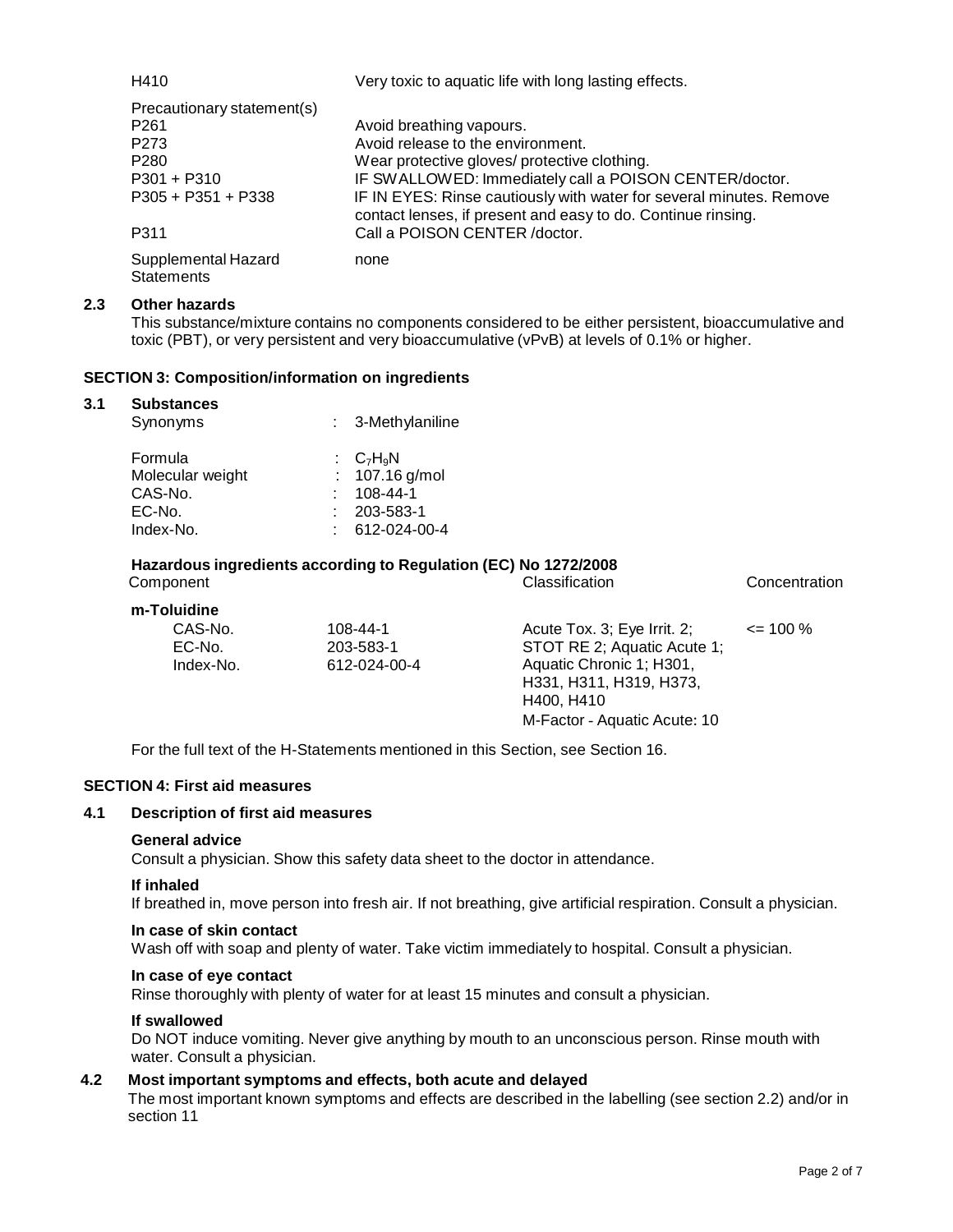# **4.3 Indication of any immediate medical attention and special treatment needed** No data available

# **SECTION 5: Firefighting measures**

# **5.1 Extinguishing media**

**Suitable extinguishing media** Use water spray, alcohol-resistant foam, dry chemical or carbon dioxide.

- **5.2 Special hazards arising from the substance or mixture** Carbon oxides, Nitrogen oxides (NOx)
- **5.3 Advice for firefighters** Wear self-contained breathing apparatus for firefighting if necessary.
- **5.4 Further information** Use water spray to cool unopened containers.

# **SECTION 6: Accidental release measures**

# **6.1 Personal precautions, protective equipment and emergency procedures**

Wear respiratory protection. Avoid breathing vapours, mist or gas. Ensure adequate ventilation. Remove all sources of ignition. Evacuate personnel to safe areas. Beware of vapours accumulating to form explosive concentrations. Vapours can accumulate in low areas. For personal protection see section 8.

## **6.2 Environmental precautions**

Prevent further leakage or spillage if safe to do so. Do not let product enter drains. Discharge into the environment must be avoided.

## **6.3 Methods and materials for containment and cleaning up**

Contain spillage, and then collect with an electrically protected vacuum cleaner or by wet-brushing and place in container for disposal according to local regulations (see section 13). Keep in suitable, closed containers for disposal.

**6.4 Reference to other sections** For disposal see section 13.

# **SECTION 7: Handling and storage**

# **7.1 Precautions for safe handling**

Avoid contact with skin and eyes. Avoid inhalation of vapour or mist. Keep away from sources of ignition - No smoking.Take measures to prevent the build up of electrostatic charge.

For precautions see section 2.2.

# **7.2 Conditions for safe storage, including any incompatibilities**

Store in cool place. Keep container tightly closed in a dry and well-ventilated place. Containers which are opened must be carefully resealed and kept upright to prevent leakage. Storage class (TRGS 510): Combustible liquids, toxic

# **7.3 Specific end use(s)**

Apart from the uses mentioned in section 1.2 no other specific uses are stipulated

## **SECTION 8: Exposure controls/personal protection**

## **8.1 Control parameters**

## **8.2 Exposure controls**

## **Appropriate engineering controls**

Avoid contact with skin, eyes and clothing. Wash hands before breaks and immediately after handling the product.

# **Personal protective equipment**

# **Eye/face protection**

Face shield and safety glasses Use equipment for eye protection tested and approved under appropriate government standards such as NIOSH (US) or EN 166(EU).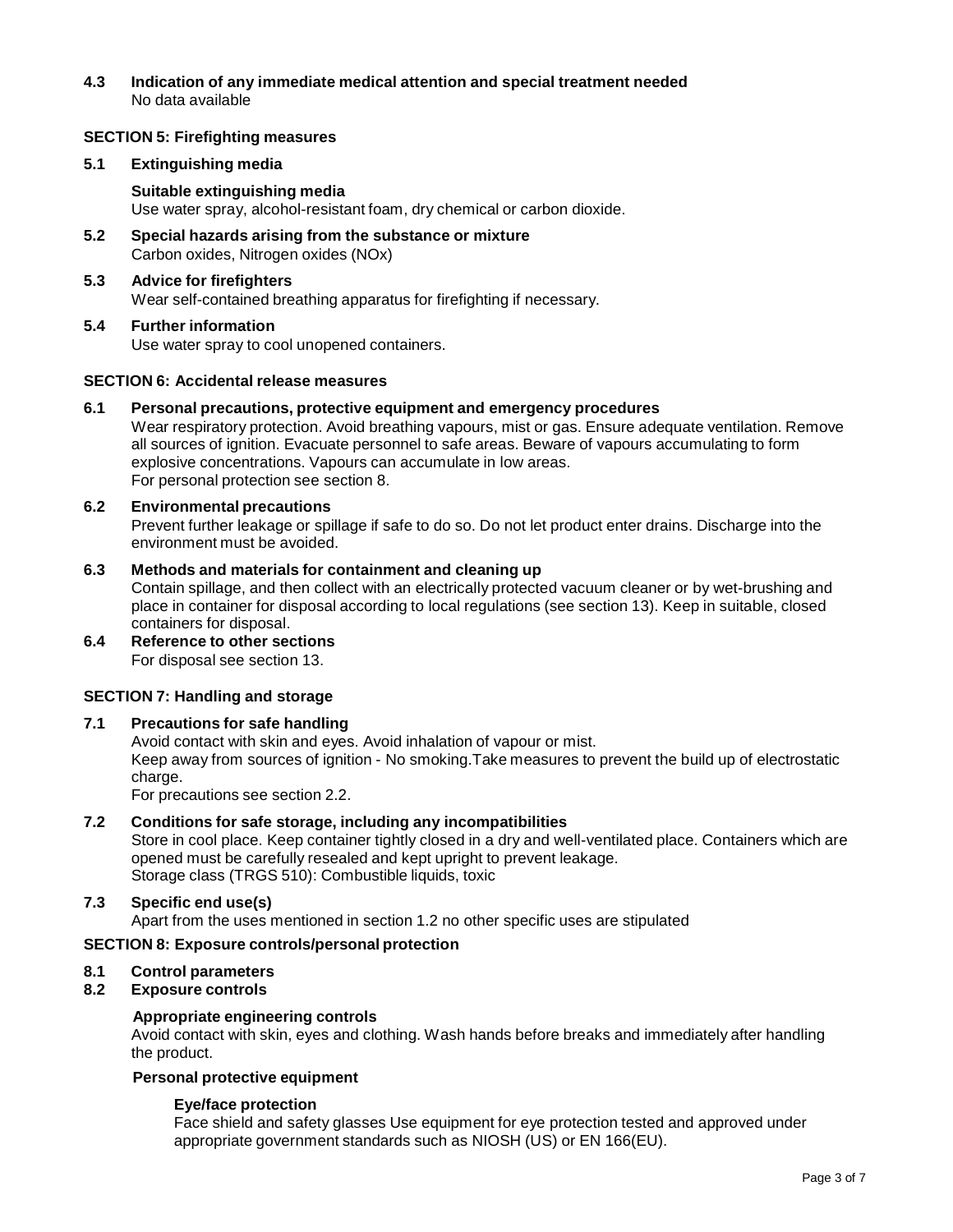# **Skin protection**

Handle with gloves. Gloves must be inspected prior to use. Use proper glove removal technique (without touching glove's outer surface) to avoid skin contact with this product. Dispose of contaminated gloves after use in accordance with applicable laws and good laboratory practices. Wash and dry hands.

#### **Body Protection**

Complete suit protecting against chemicals, The type of protective equipment must be selected according to the concentration and amount of the dangerous substance at the specific workplace.

#### **Respiratory protection**

Where risk assessment shows air-purifying respirators are appropriate use (US) or type ABEK (EN 14387) respirator cartridges as a backup to enginee protection, use a full-face supplied air respirator. Use respirators and components tested and approved under appropriate government standards such as NIOSH (US) or CEN (EU).

#### **Control of environmental exposure**

Prevent further leakage or spillage if safe to do so. Do not let product enter drains. Discharge into the environment must be avoided.

#### **SECTION 9: Physical and chemical properties**

# **9.1 Information on basic physical and chemical properties**

| a) | Appearance                                         | Form: liquid<br>Colour: light yellow                                  |
|----|----------------------------------------------------|-----------------------------------------------------------------------|
| b) | Odour                                              | No data available                                                     |
| c) | <b>Odour Threshold</b>                             | No data available                                                     |
| d) | pH                                                 | No data available                                                     |
| e) | Melting point/freezing<br>point                    | No data available                                                     |
| f) | Initial boiling point and<br>boiling range         | 203 - 204 °C - lit.                                                   |
| g) | Flash point                                        | 86 °C - closed cup                                                    |
| h) | Evaporation rate                                   | No data available                                                     |
| i) | Flammability (solid, gas)                          | No data available                                                     |
| j) | Upper/lower<br>flammability or<br>explosive limits | Upper explosion limit: $6.6\%$ (V)<br>Lower explosion limit: 1.1 %(V) |
| k) | Vapour pressure                                    | 50 mmHg at 68 °C<br>1 mmHg at 41 °C                                   |
| I) | Vapour density                                     | 4.29                                                                  |
| m) | Relative density                                   | 0.999 g/cm3 at 25 °C                                                  |
| n) | Water solubility                                   | No data available                                                     |
| o) | Partition coefficient: n-<br>octanol/water         | No data available                                                     |
| p) | Auto-ignition<br>temperature                       | No data available                                                     |
| q) | Decomposition<br>temperature                       | No data available                                                     |
| r) | Viscosity                                          | No data available                                                     |
| s) | <b>Explosive properties</b>                        | No data available                                                     |
| t) | Oxidizing properties                               | No data available                                                     |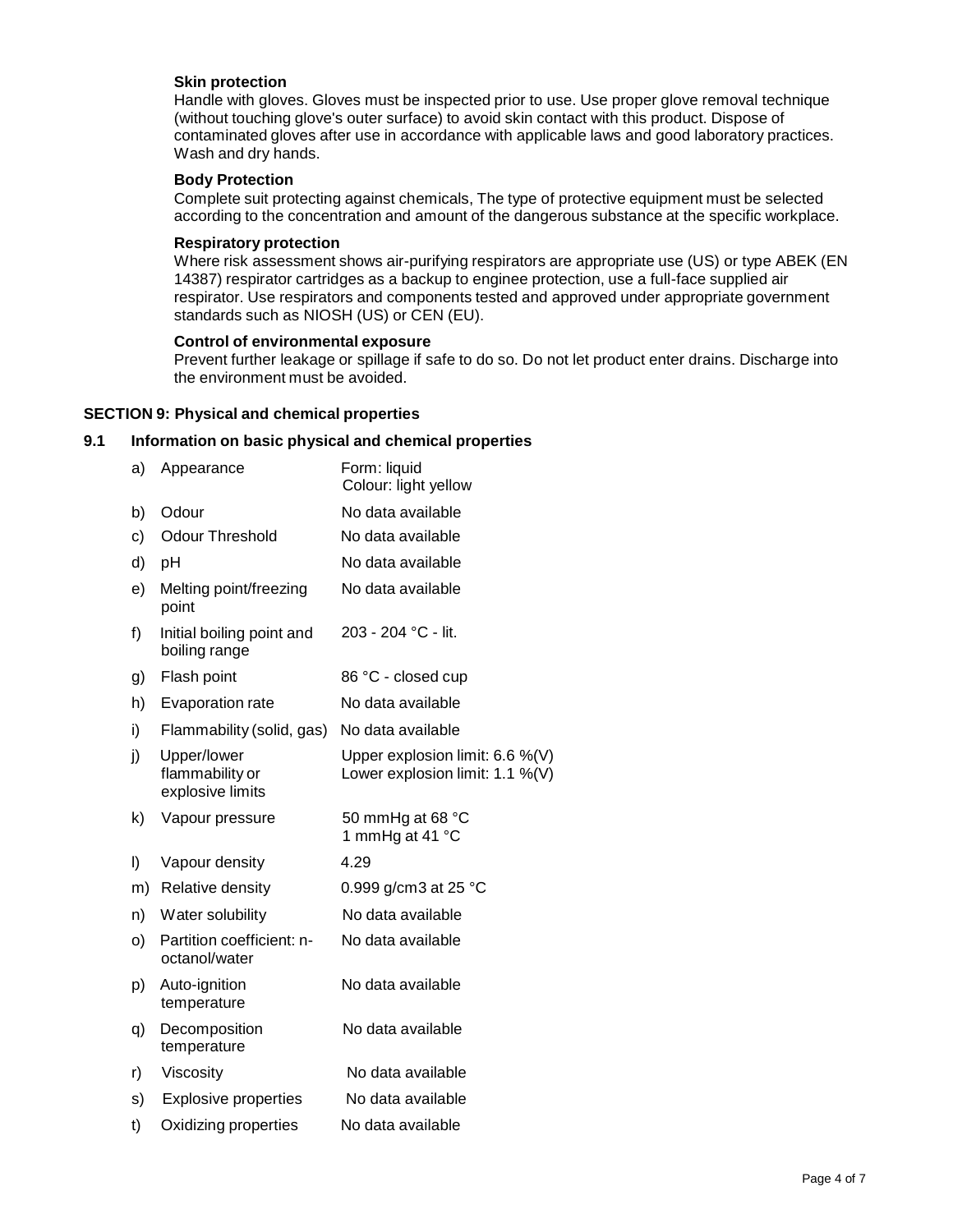# **9.2 Other safety information**

Relative vapour density 4.29

# **SECTION 10: Stability and reactivity**

- **10.1 Reactivity** No data available
- **10.2 Chemical stability** Stable under recommended storage conditions.
- **10.3 Possibility of hazardous reactions** No data available
- **10.4 Conditions to avoid** Heat, flames and sparks.
- **10.5 Incompatible materials** Acid anhydrides, Chloroformates, Strong oxidizing agents
- **10.6 Hazardous decomposition products** Hazardous decomposition products formed under fire conditions. - Carbon oxides, Nitrogen oxides (NOx) Other decomposition products - No data available In the event of fire: see section 5

# **SECTION 11: Toxicological information**

# **11.1 Information on toxicological effects**

## **Acute toxicity**

LD50 Oral - Rat - 450 mg/kg(m-Toluidine) Dermal: No data available(m-Toluidine)

## **Skin corrosion/irritation**

Skin - Rabbit(m-Toluidine) Result: Mild skin irritation

# **Serious eye damage/eye irritation**

Eyes - Rabbit(m-Toluidine) Result: Moderate eye irritation

# **Respiratory or skin sensitisation**

No data available(m-Toluidine)

## **Germ cell mutagenicity**

No data available(m-Toluidine)

## **Carcinogenicity**

IARC: No component of this product present at levels greater than or equal to 0.1% is identified as probable, possible or confirmed human carcinogen by IARC.

# **Reproductive toxicity**

No data available(m-Toluidine)

#### **Specific target organ toxicity - single exposure** No data available(m-Toluidine)

## **Specific target organ toxicity - repeated exposure**

No data available **Aspiration hazard** No data available(m-Toluidine)

#### **Additional Information** RTECS: XU2800000

To the best of our knowledge, the chemical, physical, and toxicological properties have not been thoroughly investigated., Absorption into the body leads to the formation of methemoglobin which in delayed 2 to 4 hours or longer.(m-Toluidine)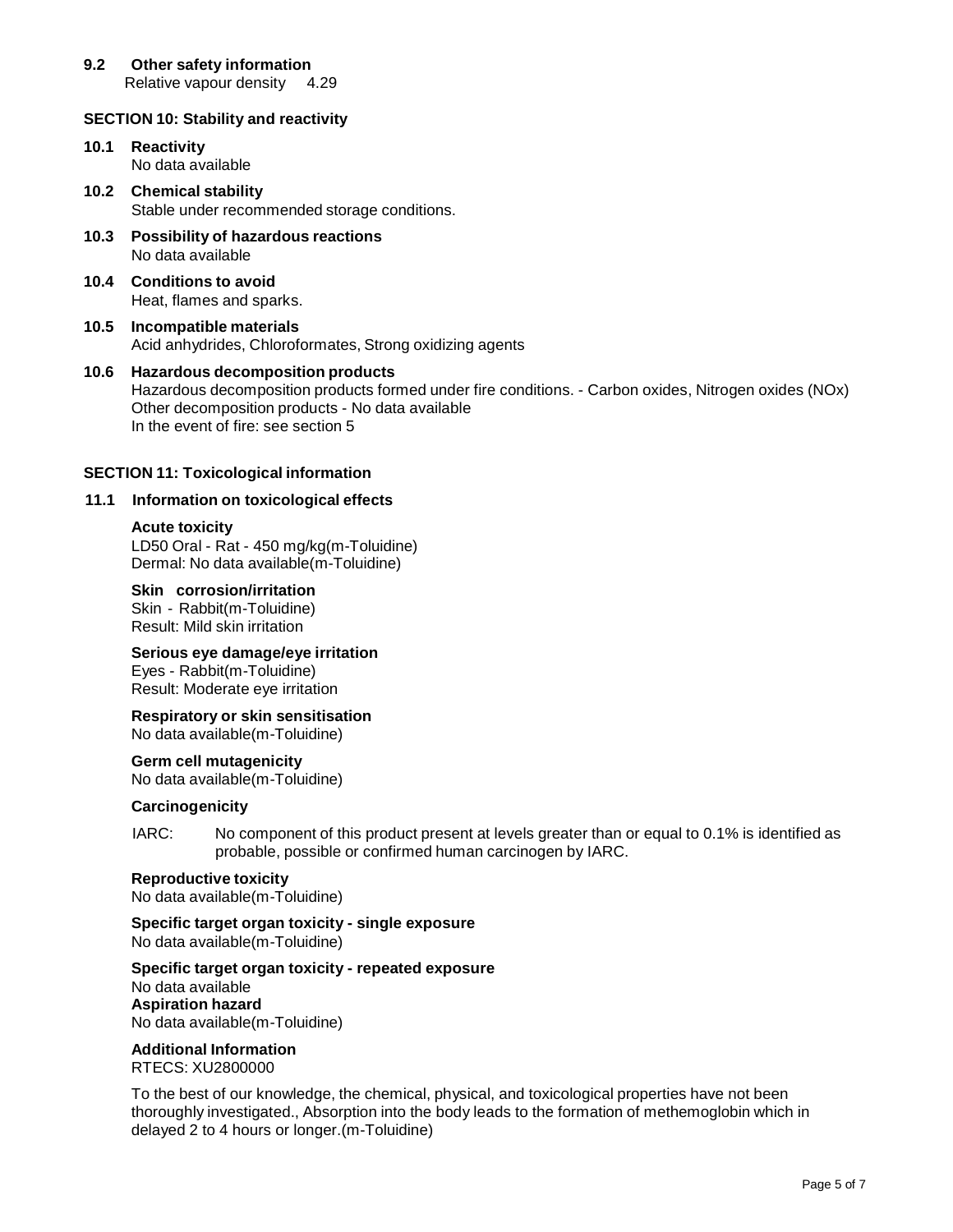# **SECTION 12: Ecological information**

# **12.1 Toxicity**

Toxicity to daphnia and LC50 - Daphnia magna (Water flea) - 0.73 mg/l - 48 h(m-Toluidine) other aquatic invertebrates

- **12.2 Persistence and degradability** No data available
- **12.3 Bioaccumulative potential** No data available
- **12.4 Mobility in soil** No data available(m-Toluidine)

# **12.5 Results of PBT and vPvB assessment**

This substance/mixture contains no components considered to be either persistent, bioaccumulative and toxic (PBT), or very persistent and very bioaccumulative (vPvB) at levels of 0.1% or higher.

#### **12.6 Other adverse effects**

Very toxic to aquatic life with long lasting effects. No data available

## **SECTION 13: Disposal considerations**

#### **13.1 Waste treatment methods**

#### **Product**

This combustible material may be burned in a chemical incinerator equipped with an afterburner and scrubber. Offer surplus and non-recyclable solutions to a licensed disposal company.

#### **Contaminated packaging**

Dispose of as unused product.

## **SECTION 14: Transport information**

| 14.1 | UN number<br>ADR/RID: 1708                                                                                                     | <b>IMDG: 1708</b>                 | <b>IATA: 1708</b> |
|------|--------------------------------------------------------------------------------------------------------------------------------|-----------------------------------|-------------------|
| 14.2 | UN proper shipping name<br>ADR/RID:<br>TOLUIDINES, LIQUID<br><b>TOLUIDINES, LIQUID</b><br>IMDG:<br>Toluidines, liquid<br>IATA: |                                   |                   |
| 14.3 | <b>Transport hazard class(es)</b><br>ADR/RID: 6.1                                                                              | IMDG: 6.1                         | IATA: 6.1         |
| 14.4 | <b>Packaging group</b><br>ADR/RID: II                                                                                          | IMDG: II                          | <b>IATA: II</b>   |
|      | 14.5 Environmental hazards<br>ADR/RID: no                                                                                      | <b>IMDG Marine pollutant: yes</b> | IATA: no          |
| 14.6 | <b>Special precautions for user</b><br>No data available                                                                       |                                   |                   |

## **SECTION 15: Regulatory information**

**15.1 Safety, health and environmental regulations/legislation specific for the substance or mixture** This safety datasheet complies with the requirements of Regulation (EC) No. 1907/2006.

## **15.2 Chemical safety assessment** For this product a chemical safety assessment was not carried out